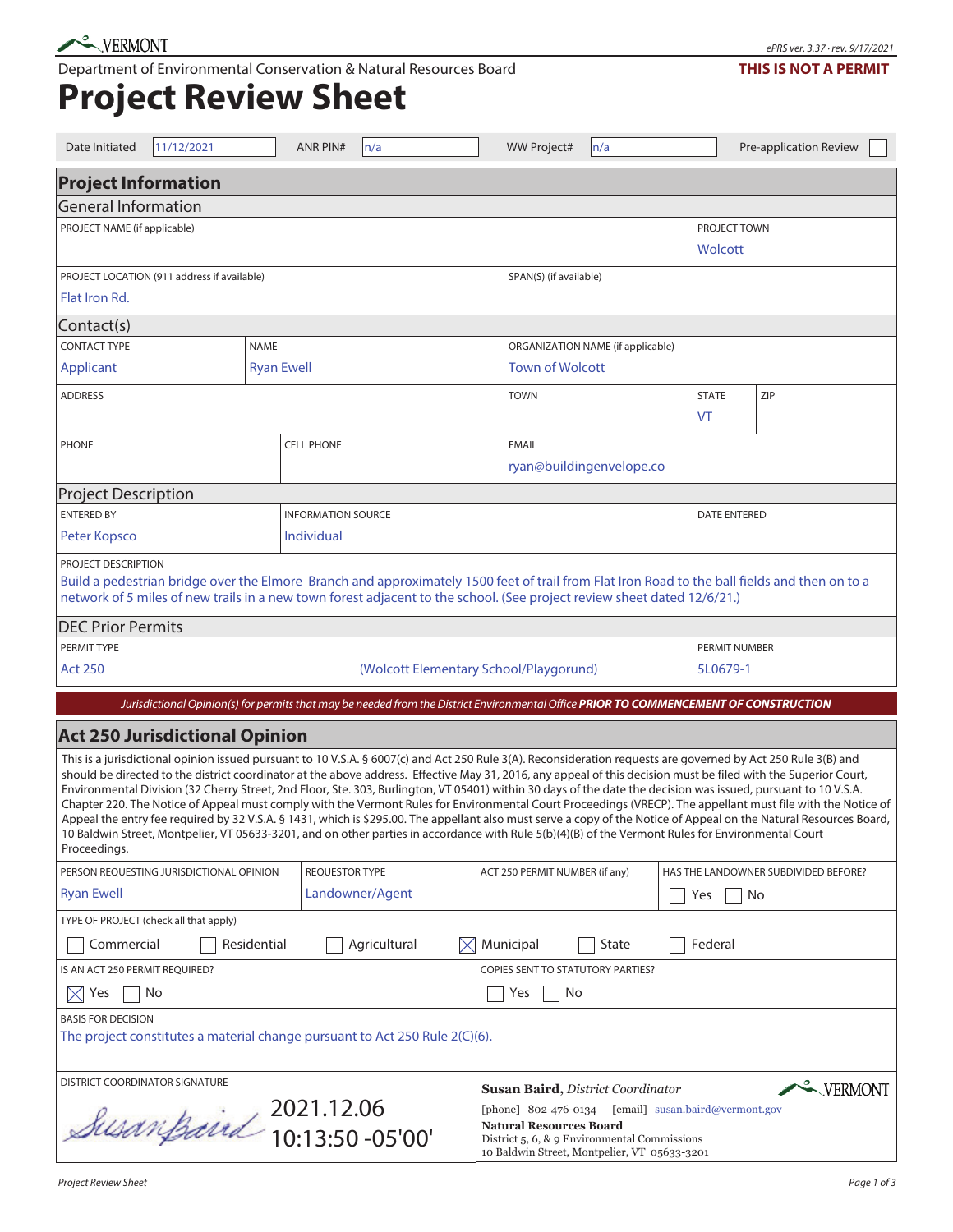| VERMONT                                                                                                                                                                                                                                                                                                                                                                                                                                                                                                                                                                                                                                                                                                                                                                               | ePRS ver. 3.37 · rev. 9/17/2021 |                                                                                                                                                       |                              |  |  |  |  |  |
|---------------------------------------------------------------------------------------------------------------------------------------------------------------------------------------------------------------------------------------------------------------------------------------------------------------------------------------------------------------------------------------------------------------------------------------------------------------------------------------------------------------------------------------------------------------------------------------------------------------------------------------------------------------------------------------------------------------------------------------------------------------------------------------|---------------------------------|-------------------------------------------------------------------------------------------------------------------------------------------------------|------------------------------|--|--|--|--|--|
| Wastewater System & Potable Water Supply Permit Jurisdictional Opinion                                                                                                                                                                                                                                                                                                                                                                                                                                                                                                                                                                                                                                                                                                                |                                 |                                                                                                                                                       |                              |  |  |  |  |  |
| IS A WASTEWATER SYSTEM & POTABLE WATER SUPPLY PERMIT/APPROVAL REQUIRED?                                                                                                                                                                                                                                                                                                                                                                                                                                                                                                                                                                                                                                                                                                               |                                 | PERMIT NOT REQUIRED?                                                                                                                                  |                              |  |  |  |  |  |
| Permit application currently under review<br>Yes                                                                                                                                                                                                                                                                                                                                                                                                                                                                                                                                                                                                                                                                                                                                      |                                 | <b>Boundary Line Adjustment</b>                                                                                                                       | Home Occupation              |  |  |  |  |  |
| Permit issued on<br>No<br>$\boxtimes$                                                                                                                                                                                                                                                                                                                                                                                                                                                                                                                                                                                                                                                                                                                                                 |                                 | Clean Slate                                                                                                                                           | Notice of Permit Requirement |  |  |  |  |  |
| <b>BASIS FOR DECISION</b>                                                                                                                                                                                                                                                                                                                                                                                                                                                                                                                                                                                                                                                                                                                                                             |                                 |                                                                                                                                                       |                              |  |  |  |  |  |
| No water or wastewater implications.                                                                                                                                                                                                                                                                                                                                                                                                                                                                                                                                                                                                                                                                                                                                                  |                                 |                                                                                                                                                       |                              |  |  |  |  |  |
| REGIONAL OFFICE STAFF SIGNATURE                                                                                                                                                                                                                                                                                                                                                                                                                                                                                                                                                                                                                                                                                                                                                       |                                 |                                                                                                                                                       |                              |  |  |  |  |  |
| 2021.12.06                                                                                                                                                                                                                                                                                                                                                                                                                                                                                                                                                                                                                                                                                                                                                                            |                                 |                                                                                                                                                       |                              |  |  |  |  |  |
|                                                                                                                                                                                                                                                                                                                                                                                                                                                                                                                                                                                                                                                                                                                                                                                       | 17:00:20 -05'00'                |                                                                                                                                                       |                              |  |  |  |  |  |
| The following are preliminary, non-binding determinations made by DEC Permit Specialists identifying other permits that may be needed<br><b>PRIOR TO COMMENCEMENT OF CONSTRUCTION</b>                                                                                                                                                                                                                                                                                                                                                                                                                                                                                                                                                                                                 |                                 |                                                                                                                                                       |                              |  |  |  |  |  |
| <b>SPECIAL WETLANDS DISCLAIMER</b>                                                                                                                                                                                                                                                                                                                                                                                                                                                                                                                                                                                                                                                                                                                                                    |                                 |                                                                                                                                                       |                              |  |  |  |  |  |
| A desktop review cannot definitively confirm the presence or absence of a wetland in or within fifty feet of your project site. This review sheet is the result of a<br>desktop review that included reviewing the project site with these mapping tools available at https://anr.vermont.gov/maps. Many wetlands do not appear on<br>these maps. You are advised to review the site on the ground for wetlands, regardless of whether this box is checked or not (https://dec.vermont.gov/<br>watershed/wetlands/what/guide). To confirm the presence/absence of wetlands, contact a qualified environmental consultant (https://dec.vermont.gov/<br>watershed/wetlands/what/id/wetland-consultant-list) or the State Wetlands Program (https://dec.vermont.gov/watershed/wetlands). |                                 |                                                                                                                                                       |                              |  |  |  |  |  |
| <b>Preliminary, Non-binding Determination of the Applicability of Other State Permits</b><br>Note: Fact Sheet numbers below refer to permit fact sheets available at: http://dec.vermont.gov/permits/handbook/info-sheets                                                                                                                                                                                                                                                                                                                                                                                                                                                                                                                                                             |                                 |                                                                                                                                                       |                              |  |  |  |  |  |
| Agency of Natural Resources - Department of Environmental Conservation                                                                                                                                                                                                                                                                                                                                                                                                                                                                                                                                                                                                                                                                                                                |                                 |                                                                                                                                                       |                              |  |  |  |  |  |
| <b>WATERSHED MANAGEMENT DIVISION</b>                                                                                                                                                                                                                                                                                                                                                                                                                                                                                                                                                                                                                                                                                                                                                  |                                 |                                                                                                                                                       |                              |  |  |  |  |  |
| <b>Flood Plains</b><br>$\bowtie$                                                                                                                                                                                                                                                                                                                                                                                                                                                                                                                                                                                                                                                                                                                                                      |                                 |                                                                                                                                                       |                              |  |  |  |  |  |
| $\boxtimes$ Northeast Region                                                                                                                                                                                                                                                                                                                                                                                                                                                                                                                                                                                                                                                                                                                                                          |                                 |                                                                                                                                                       |                              |  |  |  |  |  |
| <b>Contact: Sacha Pealer, CFM</b><br>Email: sacha.pealer@vermont.gov<br>Phone: 802-490-6162                                                                                                                                                                                                                                                                                                                                                                                                                                                                                                                                                                                                                                                                                           |                                 |                                                                                                                                                       |                              |  |  |  |  |  |
| Wetlands [Fact Sheet #29] and Ponds [Fact Sheet #32.1]                                                                                                                                                                                                                                                                                                                                                                                                                                                                                                                                                                                                                                                                                                                                |                                 |                                                                                                                                                       |                              |  |  |  |  |  |
| $\boxtimes$ Essex, Lamoille, Orleans, and Washington:                                                                                                                                                                                                                                                                                                                                                                                                                                                                                                                                                                                                                                                                                                                                 |                                 |                                                                                                                                                       |                              |  |  |  |  |  |
| <b>Contact: Shannon Morrison</b><br>Email: shannon.morrison@vermont.gov<br>Phone: 802-490-6178<br>Stream Alteration and Stream Crossing Structures [Fact Sheet #32] [See ANR River Management Engineer District Map]                                                                                                                                                                                                                                                                                                                                                                                                                                                                                                                                                                  |                                 |                                                                                                                                                       |                              |  |  |  |  |  |
| $\boxtimes$ For Northeastern Vermont:                                                                                                                                                                                                                                                                                                                                                                                                                                                                                                                                                                                                                                                                                                                                                 |                                 |                                                                                                                                                       |                              |  |  |  |  |  |
| <b>Contact: Patrick Ross</b>                                                                                                                                                                                                                                                                                                                                                                                                                                                                                                                                                                                                                                                                                                                                                          |                                 | Email: patrick.ross@vermont.gov                                                                                                                       | Phone: 802-279-1143          |  |  |  |  |  |
| Stormwater: Developments [Fact Sheets #6.2 & 6.3] [See Stormwater District Contacts Map]                                                                                                                                                                                                                                                                                                                                                                                                                                                                                                                                                                                                                                                                                              |                                 |                                                                                                                                                       |                              |  |  |  |  |  |
| Email: ashley.preston@vermont.gov<br><b>Contact: Ashley Preston</b><br>Phone: 802-490-6170<br>$\times$                                                                                                                                                                                                                                                                                                                                                                                                                                                                                                                                                                                                                                                                                |                                 |                                                                                                                                                       |                              |  |  |  |  |  |
| Agency of Natural Resources - Department of Fish & Wildlife                                                                                                                                                                                                                                                                                                                                                                                                                                                                                                                                                                                                                                                                                                                           |                                 |                                                                                                                                                       |                              |  |  |  |  |  |
| $\boxtimes$ Nongame & Natural Heritage Program (Threatened & Endangered Species) [Fact Sheet #47.4] [See Wildlife District Contacts Map ]                                                                                                                                                                                                                                                                                                                                                                                                                                                                                                                                                                                                                                             |                                 |                                                                                                                                                       |                              |  |  |  |  |  |
| Districts 5 and 6 (Franklin County)                                                                                                                                                                                                                                                                                                                                                                                                                                                                                                                                                                                                                                                                                                                                                   |                                 |                                                                                                                                                       |                              |  |  |  |  |  |
| <b>Contact: Noel Dodge</b>                                                                                                                                                                                                                                                                                                                                                                                                                                                                                                                                                                                                                                                                                                                                                            |                                 | Email: noel.dodge@vermont.gov                                                                                                                         | Phone: 802-476-0199          |  |  |  |  |  |
| <b>Local Permits</b>                                                                                                                                                                                                                                                                                                                                                                                                                                                                                                                                                                                                                                                                                                                                                                  |                                 |                                                                                                                                                       |                              |  |  |  |  |  |
| $\boxtimes$ See your Town Clerk, Zoning Administrator, Planning Commission or Public Works                                                                                                                                                                                                                                                                                                                                                                                                                                                                                                                                                                                                                                                                                            |                                 |                                                                                                                                                       |                              |  |  |  |  |  |
| U.S. Army Corps of Engineers                                                                                                                                                                                                                                                                                                                                                                                                                                                                                                                                                                                                                                                                                                                                                          |                                 |                                                                                                                                                       |                              |  |  |  |  |  |
| Contact the U.S. Army Corps of Engineers                                                                                                                                                                                                                                                                                                                                                                                                                                                                                                                                                                                                                                                                                                                                              |                                 |                                                                                                                                                       |                              |  |  |  |  |  |
| <b>Contact: Michael Adams</b>                                                                                                                                                                                                                                                                                                                                                                                                                                                                                                                                                                                                                                                                                                                                                         |                                 | Email: michael.s.adams@usace.army.mil                                                                                                                 | Phone: 802-872-2893          |  |  |  |  |  |
| PERMIT SPECIALIST SIGNATURE                                                                                                                                                                                                                                                                                                                                                                                                                                                                                                                                                                                                                                                                                                                                                           |                                 | Peter Kopsco, Permit Specialist                                                                                                                       | VERMONT                      |  |  |  |  |  |
| 2021.11.16                                                                                                                                                                                                                                                                                                                                                                                                                                                                                                                                                                                                                                                                                                                                                                            |                                 | [phone] 802-505-5367 [email] pete.kopsco@vermont.gov                                                                                                  |                              |  |  |  |  |  |
|                                                                                                                                                                                                                                                                                                                                                                                                                                                                                                                                                                                                                                                                                                                                                                                       | 16:32:23 -05'00'                | <b>Department of Environmental Conservation</b><br><b>Environmental Assistance Office</b><br>1 National Life Drive, Main 2, Montpelier, VT 05620-3804 |                              |  |  |  |  |  |